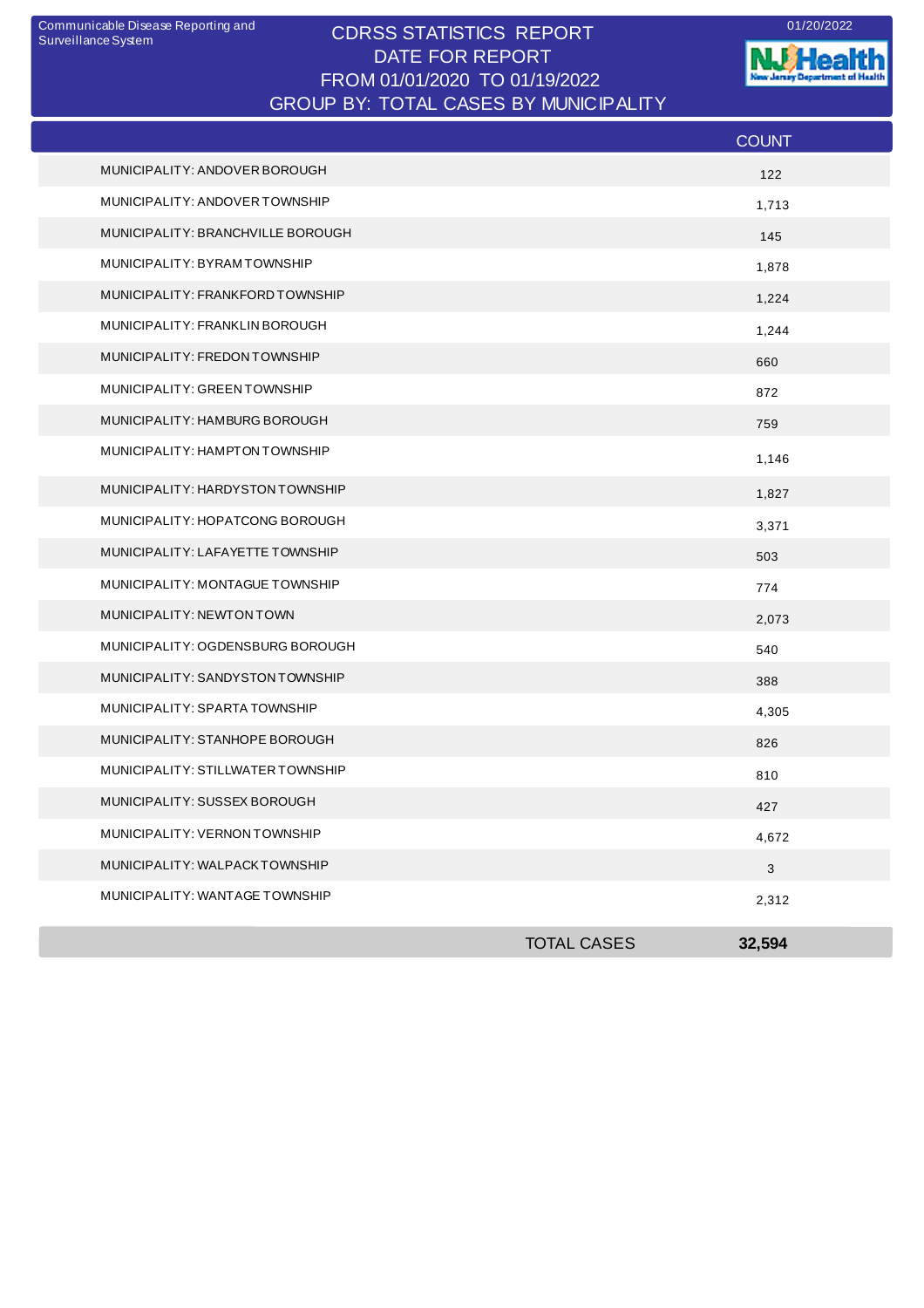## CDRSS STATISTICS REPORT DATE FOR REPORT FROM 01/01/2020 TO 01/19/2022 Communicable Disease Reporting and <br>
CODCO CTATICTICO DEDODT GROUP BY: DEATHS BY MUNICIPATILTY



**NJ Health** 

|                                   | <b>COUNT</b>               |  |
|-----------------------------------|----------------------------|--|
| MUNICIPALITY: ANDOVER TOWNSHIP    | 140                        |  |
| MUNICIPALITY: BYRAMTOWNSHIP       | 10                         |  |
| MUNICIPALITY: FRANKFORD TOWNSHIP  | 40                         |  |
| MUNICIPALITY: FRANKLIN BOROUGH    | 13                         |  |
| MUNICIPALITY: FREDON TOWNSHIP     | 5                          |  |
| MUNICIPALITY: GREEN TOWNSHIP      | 9                          |  |
| MUNICIPALITY: HAMBURG BOROUGH     | 8                          |  |
| MUNICIPALITY: HAMPTON TOWNSHIP    | 5                          |  |
| MUNICIPALITY: HARDYSTON TOWNSHIP  | 19                         |  |
| MUNICIPALITY: HOPATCONG BOROUGH   | 26                         |  |
| MUNICIPALITY: LAFAYETTE TOWNSHIP  | $\mathbf{1}$               |  |
| MUNICIPALITY: MONTAGUE TOWNSHIP   | 6                          |  |
| MUNICIPALITY: NEWTON TOWN         | 37                         |  |
| MUNICIPALITY: OGDENSBURG BOROUGH  | 8                          |  |
| MUNICIPALITY: SANDYSTON TOWNSHIP  | 3                          |  |
| MUNICIPALITY: SPARTA TOWNSHIP     | 23                         |  |
| MUNICIPALITY: STANHOPE BOROUGH    | $\sqrt{5}$                 |  |
| MUNICIPALITY: STILLWATER TOWNSHIP | 4                          |  |
| MUNICIPALITY: SUSSEX BOROUGH      | 2                          |  |
| MUNICIPALITY: VERNON TOWNSHIP     | 32                         |  |
| MUNICIPALITY: WANTAGE TOWNSHIP    | 13                         |  |
|                                   | 409<br>TOTAL FOR PAT DIED: |  |
|                                   |                            |  |